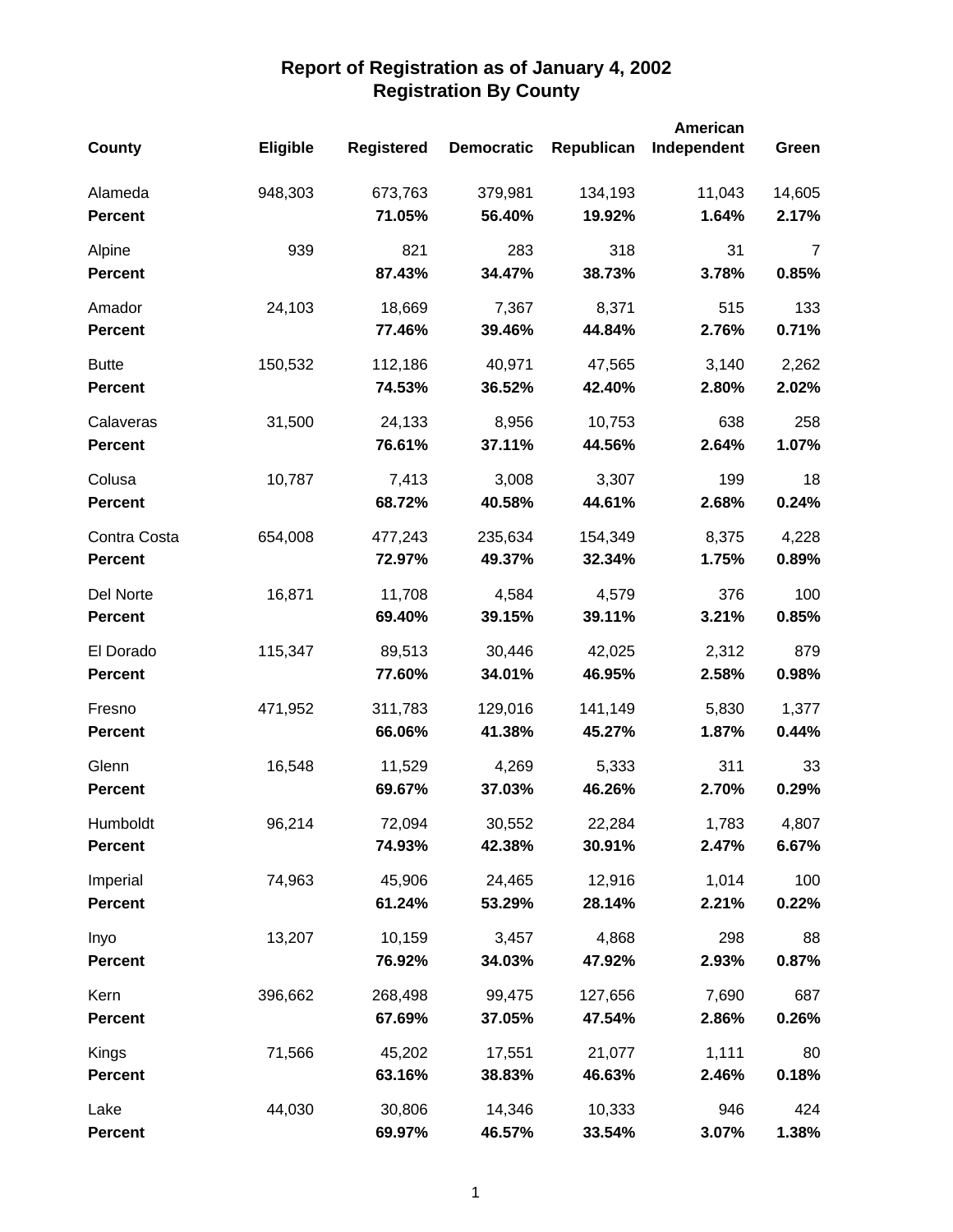|                 |              |                    | <b>Declined to</b> |                      |                 |  |
|-----------------|--------------|--------------------|--------------------|----------------------|-----------------|--|
| <b>County</b>   | Libertarian  | <b>Natural Law</b> | Reform             | <b>Miscellaneous</b> | <b>State</b>    |  |
| Alameda         | 3,505        | 2,358              | 1,680              | 8,969                | 117,429         |  |
| <b>Percent</b>  | 0.52%        | 0.35%              | 0.25%              | 1.33%                | 17.43%          |  |
| Alpine          | 8            | 1                  | 6                  | 3                    | 164             |  |
| <b>Percent</b>  | 0.97%        | 0.12%              | 0.73%              | 0.37%                | 19.98%          |  |
| Amador          | 132          | 14                 | 110                | 243                  | 1,784           |  |
| <b>Percent</b>  | 0.71%        | 0.07%              | 0.59%              | 1.30%                | 9.56%           |  |
| <b>Butte</b>    | 810          | 78                 | 308                | 1,210                | 15,842          |  |
| <b>Percent</b>  | 0.72%        | 0.07%              | 0.27%              | 1.08%                | 14.12%          |  |
| Calaveras       | 366          | 39                 | 126                | 115                  | 2,882           |  |
| <b>Percent</b>  | 1.52%        | 0.16%              | 0.52%              | 0.48%                | 11.94%          |  |
| Colusa          | 36           | 3                  | 18                 | 29                   | 795             |  |
| <b>Percent</b>  | 0.49%        | 0.04%              | 0.24%              | 0.39%                | 10.72%          |  |
| Contra Costa    | 2,309        | 1,058              | 1,758              | 17,459               | 52,073          |  |
| <b>Percent</b>  | 0.48%        | 0.22%              | 0.37%              | 3.66%                | 10.91%          |  |
| Del Norte       | 73           | 5                  | 71                 | 69                   | 1,851           |  |
| <b>Percent</b>  | 0.62%        | 0.04%              | 0.61%              | 0.59%                | 15.81%          |  |
| El Dorado       | 663          | 75                 | 369                | 657                  | 12,087          |  |
| <b>Percent</b>  | 0.74%        | 0.08%              | 0.41%              | 0.73%                | 13.50%          |  |
| Fresno          | 1,287        | 309                | 794                | 861                  | 31,160          |  |
| <b>Percent</b>  | 0.41%        | 0.10%              | 0.25%              | 0.28%                | 9.99%           |  |
| Glenn           | 46           | 10                 | 19                 | 61                   | 1,447           |  |
| <b>Percent</b>  | 0.40%        | 0.09%              | 0.16%              | 0.53%                | 12.55%          |  |
| Humboldt        | 738          | 69                 | 263                | 488                  | 11,110          |  |
| <b>Percent</b>  | 1.02%        | 0.10%              | 0.36%              | 0.68%                | 15.41%          |  |
| Imperial        | 193          | 75                 | 77                 | 469                  | 6,597           |  |
| <b>Percent</b>  | 0.42%        | 0.16%              | 0.17%              | 1.02%                | 14.37%          |  |
| Inyo            | 61           | $\overline{7}$     | 20                 | 86                   | 1,274           |  |
| <b>Percent</b>  | 0.60%        | 0.07%              | 0.20%              | 0.85%                | 12.54%          |  |
| Kern            | 1,612        | 282                | 1,011              | 903                  | 29,182          |  |
| <b>Percent</b>  | 0.60%        | 0.11%              | 0.38%              | 0.34%                | 10.87%          |  |
| Kings           | 135          | 64                 | 104                | 92                   | 4,988           |  |
| <b>Percent</b>  | 0.30%        | 0.14%              | 0.23%              | 0.20%                | 11.03%          |  |
| Lake<br>Percent | 233<br>0.76% | 39<br>0.13%        | 184<br>0.60%       | 138<br>0.45%         | 4,163<br>13.51% |  |
|                 |              |                    |                    |                      |                 |  |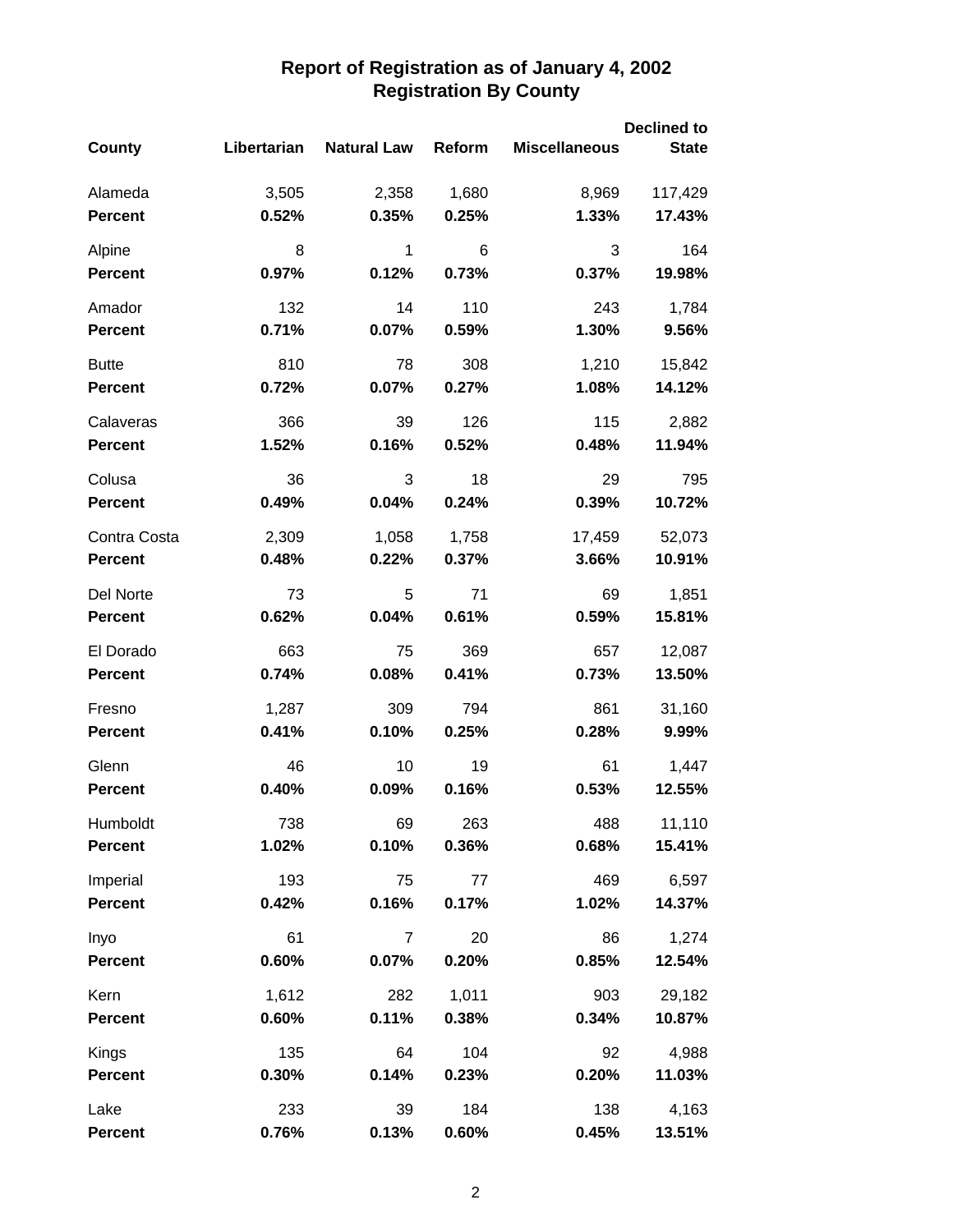|                |                 |                   |                   |            | American    |        |
|----------------|-----------------|-------------------|-------------------|------------|-------------|--------|
| County         | <b>Eligible</b> | <b>Registered</b> | <b>Democratic</b> | Republican | Independent | Green  |
| Lassen         | 17,969          | 14,318            | 4,912             | 6,164      | 611         | 65     |
| <b>Percent</b> |                 | 79.68%            | 34.31%            | 43.05%     | 4.27%       | 0.45%  |
| Los Angeles    | 5,584,775       | 4,162,434         | 2,199,555         | 1,142,859  | 73,804      | 26,821 |
| <b>Percent</b> |                 | 74.53%            | 52.84%            | 27.46%     | 1.77%       | 0.64%  |
| Madera         | 76,765          | 40,213            | 14,169            | 20,885     | 842         | 162    |
| <b>Percent</b> |                 | 52.38%            | 35.23%            | 51.94%     | 2.09%       | 0.40%  |
| Marin          | 179,937         | 139,299           | 70,157            | 36,991     | 2,326       | 3,957  |
| <b>Percent</b> |                 | 77.42%            | 50.36%            | 26.56%     | 1.67%       | 2.84%  |
| Mariposa       | 13,326          | 10,875            | 3,712             | 5,105      | 291         | 136    |
| <b>Percent</b> |                 | 81.61%            | 34.13%            | 46.94%     | 2.68%       | 1.25%  |
| Mendocino      | 61,980          | 46,224            | 21,495            | 12,719     | 1,182       | 2,555  |
| <b>Percent</b> |                 | 74.58%            | 46.50%            | 27.52%     | 2.56%       | 5.53%  |
| Merced         | 121,865         | 84,267            | 37,230            | 36,806     | 1,611       | 265    |
| <b>Percent</b> |                 | 69.15%            | 44.18%            | 43.68%     | 1.91%       | 0.31%  |
| Modoc          | 7,025           | 4,868             | 1,794             | 2,314      | 142         | 20     |
| <b>Percent</b> |                 | 69.30%            | 36.85%            | 47.53%     | 2.92%       | 0.41%  |
| Mono           | 9,855           | 5,686             | 1,796             | 2,446      | 177         | 106    |
| <b>Percent</b> |                 | 57.70%            | 31.59%            | 43.02%     | 3.11%       | 1.86%  |
| Monterey       | 222,551         | 149,814           | 70,871            | 51,603     | 2,955       | 1,403  |
| <b>Percent</b> |                 | 67.32%            | 47.31%            | 34.44%     | 1.97%       | 0.94%  |
| Napa           | 88,901          | 61,710            | 29,040            | 21,326     | 1,358       | 716    |
| <b>Percent</b> |                 | 69.41%            | 47.06%            | 34.56%     | 2.20%       | 1.16%  |
| Nevada         | 72,492          | 57,336            | 18,634            | 26,191     | 1,261       | 1,728  |
| <b>Percent</b> |                 | 79.09%            | 32.50%            | 45.68%     | 2.20%       | 3.01%  |
| Orange         | 1,736,968       | 1,274,872         | 409,153           | 625,661    | 24,450      | 5,801  |
| <b>Percent</b> |                 | 73.40%            | 32.09%            | 49.08%     | 1.92%       | 0.46%  |
| Placer         | 190,423         | 145,914           | 46,827            | 73,301     | 2,964       | 1,139  |
| <b>Percent</b> |                 | 76.63%            | 32.09%            | 50.24%     | 2.03%       | 0.78%  |
| Plumas         | 16,190          | 12,141            | 4,565             | 5,268      | 374         | 85     |
| <b>Percent</b> |                 | 74.99%            | 37.60%            | 43.39%     | 3.08%       | 0.70%  |
| Riverside      | 991,171         | 612,129           | 223,266           | 290,276    | 13,838      | 2,192  |
| <b>Percent</b> |                 | 61.76%            | 36.47%            | 47.42%     | 2.26%       | 0.36%  |
| Sacramento     | 835,237         | 590,541           | 271,908           | 209,542    | 13,178      | 5,339  |
| <b>Percent</b> |                 | 70.70%            | 46.04%            | 35.48%     | 2.23%       | 0.90%  |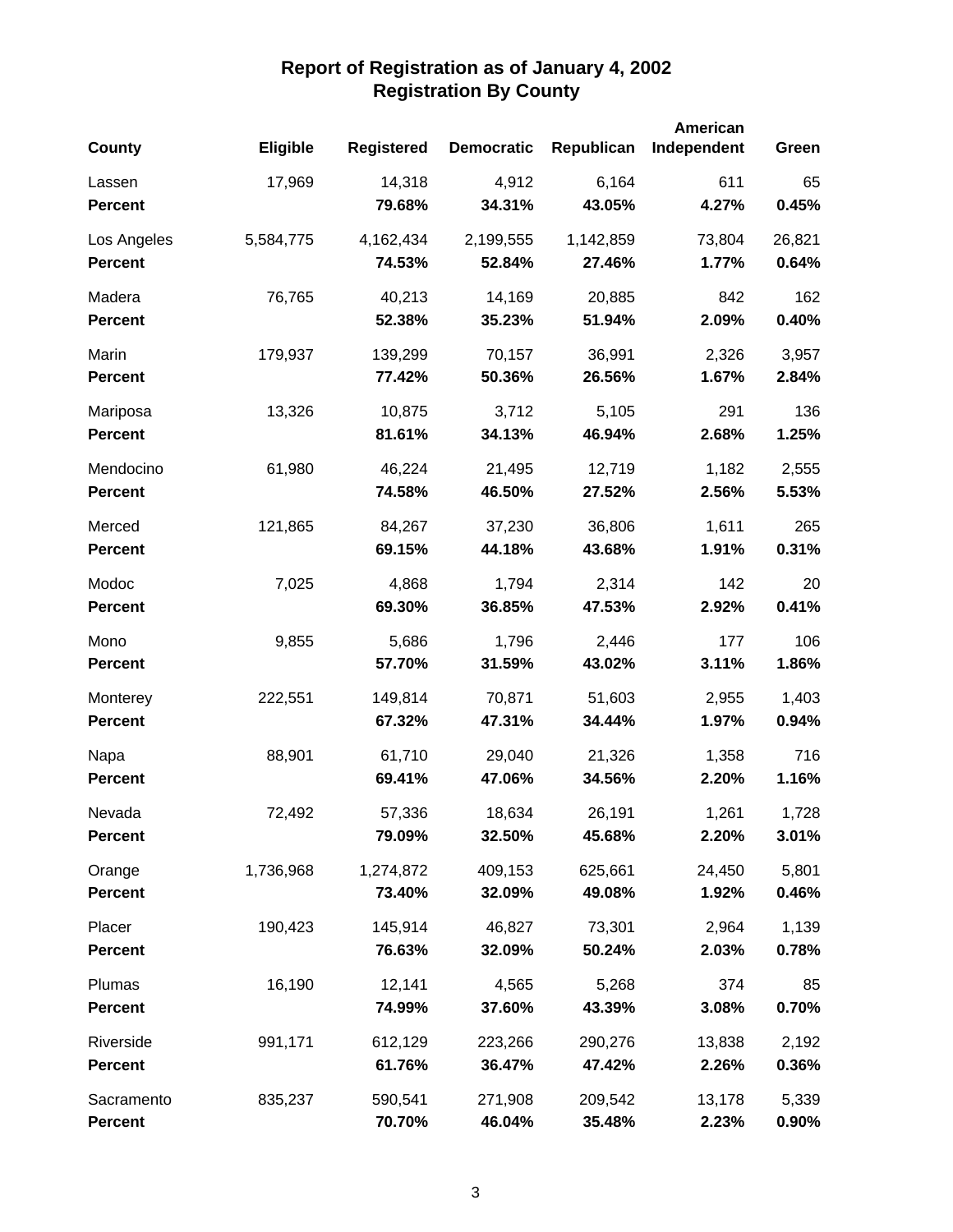|                |             |                    |        |                      | <b>Declined to</b> |  |  |
|----------------|-------------|--------------------|--------|----------------------|--------------------|--|--|
| County         | Libertarian | <b>Natural Law</b> | Reform | <b>Miscellaneous</b> | <b>State</b>       |  |  |
| Lassen         | 101         | 12                 | 72     | 77                   | 2,304              |  |  |
| <b>Percent</b> | 0.71%       | 0.08%              | 0.50%  | 0.54%                | 16.09%             |  |  |
| Los Angeles    | 21,975      | 22,659             | 16,276 | 45,752               | 612,733            |  |  |
| <b>Percent</b> | 0.53%       | 0.54%              | 0.39%  | 1.10%                | 14.72%             |  |  |
| Madera         | 190         | 34                 | 106    | 174                  | 3,651              |  |  |
| <b>Percent</b> | 0.47%       | 0.08%              | 0.26%  | 0.43%                | 9.08%              |  |  |
| Marin          | 813         | 198                | 710    | 441                  | 23,706             |  |  |
| <b>Percent</b> | 0.58%       | 0.14%              | 0.51%  | 0.32%                | 17.02%             |  |  |
| Mariposa       | 98          | 11                 | 38     | 210                  | 1,274              |  |  |
| <b>Percent</b> | 0.90%       | 0.10%              | 0.35%  | 1.93%                | 11.71%             |  |  |
| Mendocino      | 376         | 65                 | 293    | 432                  | 7,107              |  |  |
| <b>Percent</b> | 0.81%       | 0.14%              | 0.63%  | 0.93%                | 15.38%             |  |  |
| Merced         | 285         | 45                 | 183    | 229                  | 7,613              |  |  |
| <b>Percent</b> | 0.34%       | 0.05%              | 0.22%  | 0.27%                | 9.03%              |  |  |
| Modoc          | 31          | 2                  | 17     | 10                   | 538                |  |  |
| <b>Percent</b> | 0.64%       | 0.04%              | 0.35%  | 0.21%                | 11.05%             |  |  |
| Mono           | 64          | 2                  | 19     | 23                   | 1,053              |  |  |
| Percent        | 1.13%       | 0.04%              | 0.33%  | 0.40%                | 18.52%             |  |  |
| Monterey       | 768         | 151                | 546    | 602                  | 20,915             |  |  |
| <b>Percent</b> | 0.51%       | 0.10%              | 0.36%  | 0.40%                | 13.96%             |  |  |
| Napa           | 351         | 71                 | 239    | 488                  | 8,121              |  |  |
| <b>Percent</b> | 0.57%       | 0.12%              | 0.39%  | 0.79%                | 13.16%             |  |  |
| Nevada         | 551         | 52                 | 408    | 158                  | 8,353              |  |  |
| <b>Percent</b> | 0.96%       | 0.09%              | 0.71%  | 0.28%                | 14.57%             |  |  |
| Orange         | 9,173       | 2,990              | 6,610  | 4,880                | 186,154            |  |  |
| <b>Percent</b> | 0.72%       | 0.23%              | 0.52%  | 0.38%                | 14.60%             |  |  |
| Placer         | 928         | 74                 | 706    | 315                  | 19,660             |  |  |
| <b>Percent</b> | 0.64%       | 0.05%              | 0.48%  | 0.22%                | 13.47%             |  |  |
| Plumas         | 68          | 5                  | 42     | 59                   | 1,675              |  |  |
| <b>Percent</b> | 0.56%       | 0.04%              | 0.35%  | 0.49%                | 13.80%             |  |  |
| Riverside      | 3,478       | 1,161              | 3,324  | 2,955                | 71,639             |  |  |
| <b>Percent</b> | 0.57%       | 0.19%              | 0.54%  | 0.48%                | 11.70%             |  |  |
| Sacramento     | 3,248       | 810                | 2,545  | 4,042                | 79,929             |  |  |
| Percent        | 0.55%       | 0.14%              | 0.43%  | 0.68%                | 13.53%             |  |  |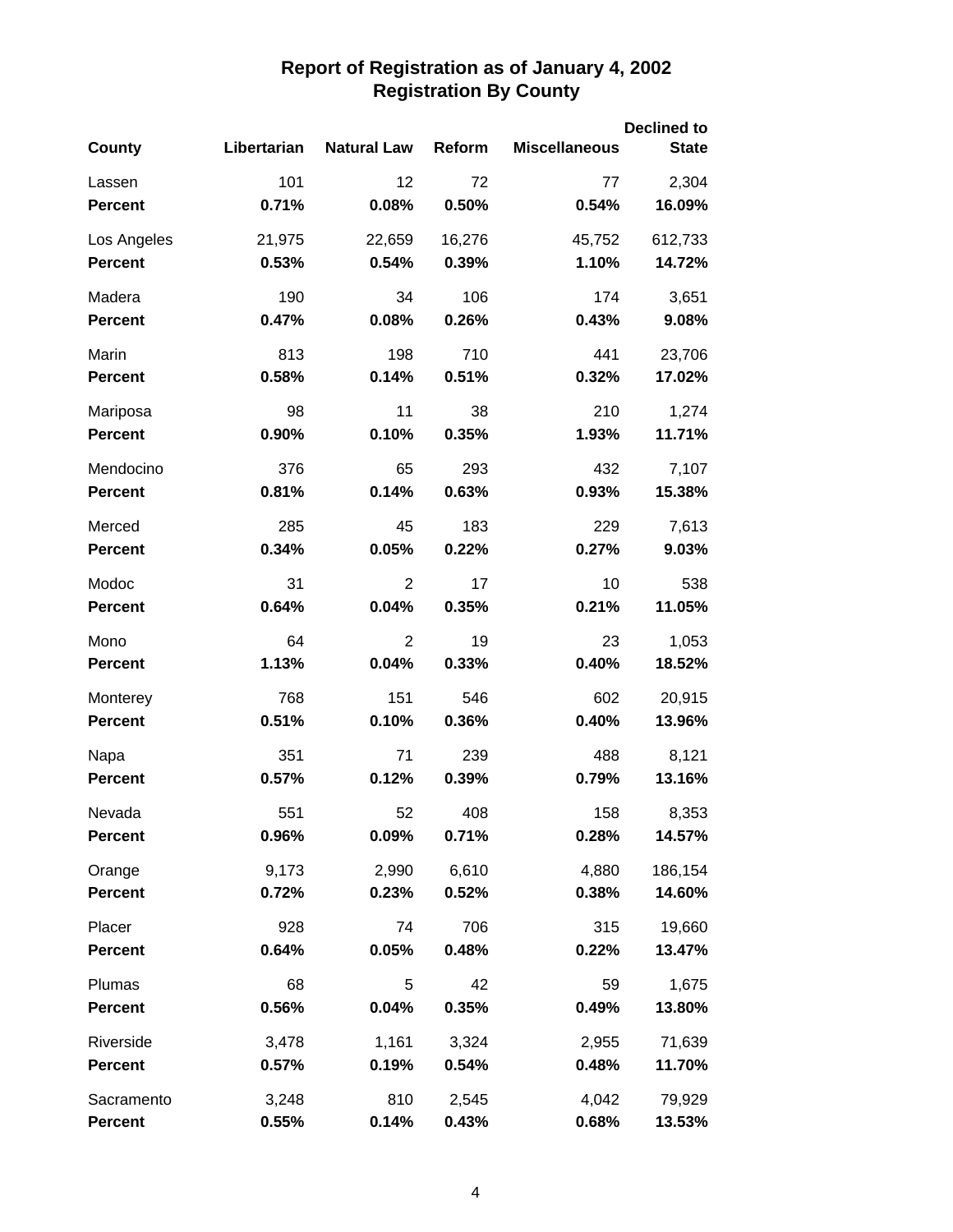|                 |           |                   |                   |            | American    |        |
|-----------------|-----------|-------------------|-------------------|------------|-------------|--------|
| County          | Eligible  | <b>Registered</b> | <b>Democratic</b> | Republican | Independent | Green  |
| San Benito      | 33,362    | 26,518            | 12,418            | 9,250      | 663         | 125    |
| <b>Percent</b>  |           | 79.49%            | 46.83%            | 34.88%     | 2.50%       | 0.47%  |
| San Bernardino  | 1,062,250 | 616,697           | 261,872           | 252,665    | 15,380      | 2,180  |
| <b>Percent</b>  |           | 58.06%            | 42.46%            | 40.97%     | 2.49%       | 0.35%  |
| San Diego       | 1,889,309 | 1,348,144         | 482,481           | 558,284    | 32,289      | 9,461  |
| <b>Percent</b>  |           | 71.36%            | 35.79%            | 41.41%     | 2.40%       | 0.70%  |
| San Francisco   | 575,895   | 453,112           | 253,000           | 60,344     | 8,380       | 12,998 |
| <b>Percent</b>  |           | 78.68%            | 55.84%            | 13.32%     | 1.85%       | 2.87%  |
| San Joaquin     | 352,907   | 233,578           | 101,848           | 106,129    | 3,631       | 746    |
| <b>Percent</b>  |           | 66.19%            | 43.60%            | 45.44%     | 1.55%       | 0.32%  |
| San Luis Obispo | 184,237   | 133,915           | 47,592            | 58,961     | 3,155       | 2,169  |
| <b>Percent</b>  |           | 72.69%            | 35.54%            | 44.03%     | 2.36%       | 1.62%  |
| San Mateo       | 473,554   | 334,161           | 168,888           | 90,880     | 6,078       | 3,604  |
| <b>Percent</b>  |           | 70.56%            | 50.54%            | 27.20%     | 1.82%       | 1.08%  |
| Santa Barbara   | 266,225   | 204,983           | 84,090            | 76,094     | 4,326       | 3,592  |
| <b>Percent</b>  |           | 77.00%            | 41.02%            | 37.12%     | 2.11%       | 1.75%  |
| Santa Clara     | 1,047,277 | 730,701           | 338,710           | 221,174    | 12,973      | 5,982  |
| <b>Percent</b>  |           | 69.77%            | 46.35%            | 30.27%     | 1.78%       | 0.82%  |
| Santa Cruz      | 178,711   | 125,945           | 64,363            | 30,656     | 2,214       | 5,820  |
| <b>Percent</b>  |           | 70.47%            | 51.10%            | 24.34%     | 1.76%       | 4.62%  |
| Shasta          | 120,790   | 81,873            | 28,080            | 39,507     | 2,362       | 396    |
| <b>Percent</b>  |           | 67.78%            | 34.30%            | 48.25%     | 2.88%       | 0.48%  |
| Sierra          | 2,672     | 2,266             | 785               | 938        | 78          | 22     |
| <b>Percent</b>  |           | 84.81%            | 34.64%            | 41.39%     | 3.44%       | 0.97%  |
| Siskiyou        | 32,604    | 24,264            | 9,452             | 10,066     | 725         | 225    |
| <b>Percent</b>  |           | 74.42%            | 38.95%            | 41.49%     | 2.99%       | 0.93%  |
| Solano          | 258,712   | 170,475           | 86,633            | 50,703     | 3,559       | 943    |
| <b>Percent</b>  |           | 65.89%            | 50.82%            | 29.74%     | 2.09%       | 0.55%  |
| Sonoma          | 323,044   | 235,480           | 118,942           | 68,037     | 4,565       | 6,645  |
| <b>Percent</b>  |           | 72.89%            | 50.51%            | 28.89%     | 1.94%       | 2.82%  |
| Stanislaus      | 294,956   | 193,895           | 82,603            | 82,558     | 4,396       | 603    |
| <b>Percent</b>  |           | 65.74%            | 42.60%            | 42.58%     | 2.27%       | 0.31%  |
| Sutter          | 52,004    | 36,583            | 12,903            | 18,155     | 850         | 101    |
| Percent         |           | 70.35%            | 35.27%            | 49.63%     | 2.32%       | 0.28%  |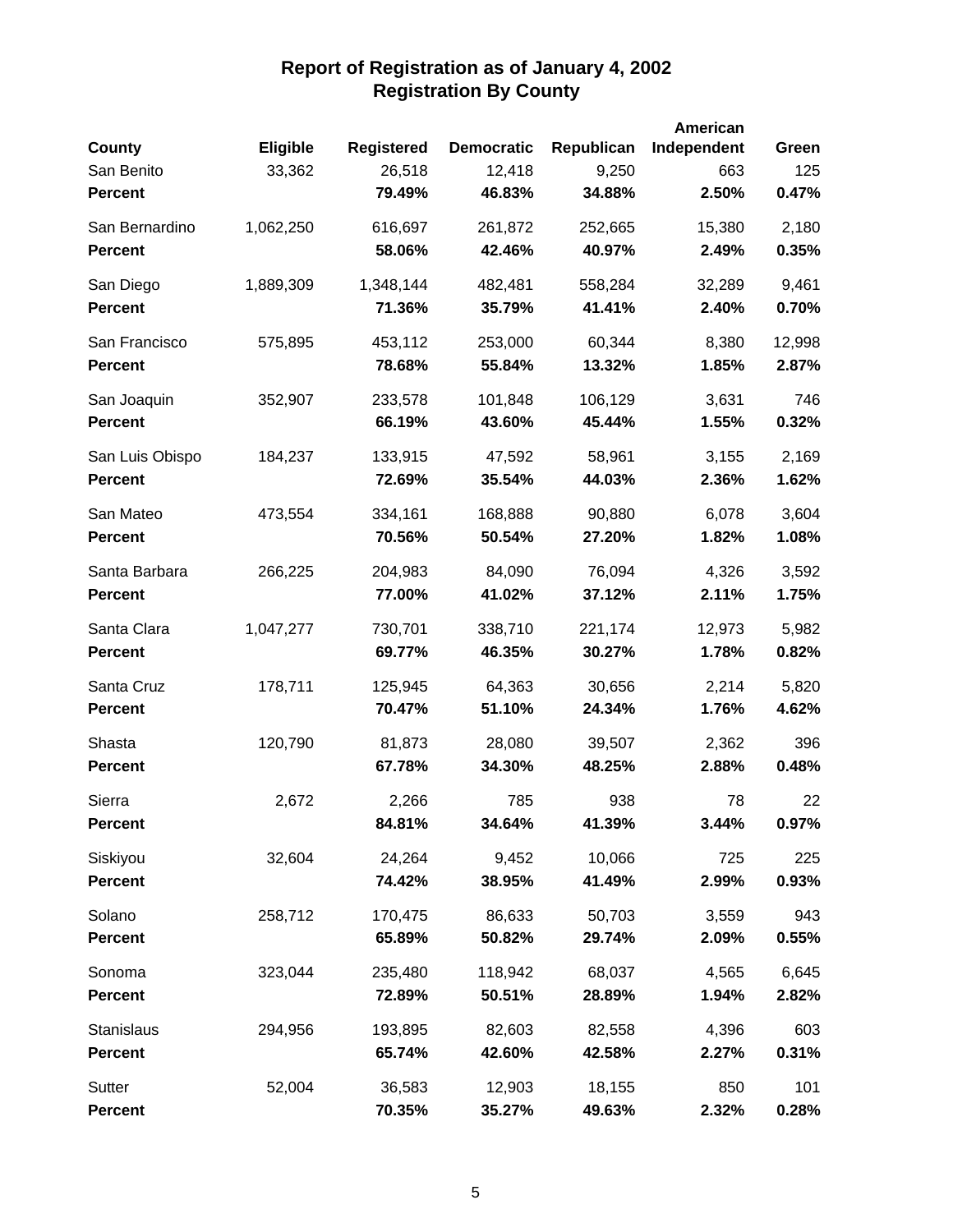|                 |             |                    |                |                      | <b>Declined to</b> |
|-----------------|-------------|--------------------|----------------|----------------------|--------------------|
| <b>County</b>   | Libertarian | <b>Natural Law</b> | Reform         | <b>Miscellaneous</b> | <b>State</b>       |
| San Benito      | 187         | 16                 | 116            | 151                  | 3,592              |
| <b>Percent</b>  | 0.71%       | 0.06%              | 0.44%          | 0.57%                | 13.55%             |
| San Bernardino  | 3,129       | 1,007              | 2,873          | 5,257                | 72,334             |
| <b>Percent</b>  | 0.51%       | 0.16%              | 0.47%          | 0.85%                | 11.73%             |
| San Diego       | 10,956      | 10,857             | 11,517         | 5,854                | 226,445            |
| <b>Percent</b>  | 0.81%       | 0.81%              | 0.85%          | 0.43%                | 16.80%             |
| San Francisco   | 2,983       | 1,185              | 1,217          | 3,191                | 109,814            |
| <b>Percent</b>  | 0.66%       | 0.26%              | 0.27%          | 0.70%                | 24.24%             |
| San Joaquin     | 918         | 133                | 456            | 2,096                | 17,621             |
| <b>Percent</b>  | 0.39%       | 0.06%              | 0.20%          | 0.90%                | 7.54%              |
| San Luis Obispo | 986         | 204                | 553            | 2,022                | 18,273             |
| <b>Percent</b>  | 0.74%       | 0.15%              | 0.41%          | 1.51%                | 13.65%             |
| San Mateo       | 1,842       | 593                | 1,173          | 1,252                | 59,851             |
| <b>Percent</b>  | 0.55%       | 0.18%              | 0.35%          | 0.37%                | 17.91%             |
| Santa Barbara   | 1,377       | 321                | 1,173          | 2,876                | 31,134             |
| <b>Percent</b>  | 0.67%       | 0.16%              | 0.57%          | 1.40%                | 15.19%             |
| Santa Clara     | 5,421       | 937                | 3,372          | 2,439                | 139,693            |
| <b>Percent</b>  | 0.74%       | 0.13%              | 0.46%          | 0.33%                | 19.12%             |
| Santa Cruz      | 1,327       | 236                | 677            | 1,354                | 19,298             |
| <b>Percent</b>  | 1.05%       | 0.19%              | 0.54%          | 1.08%                | 15.32%             |
| Shasta          | 622         | 48                 | 234            | 316                  | 10,308             |
| <b>Percent</b>  | 0.76%       | 0.06%              | 0.29%          | 0.39%                | 12.59%             |
| Sierra          | 32          | 0                  | $\overline{7}$ | 34                   | 370                |
| <b>Percent</b>  | 1.41%       | $0.00\%$           | 0.31%          | 1.50%                | 16.33%             |
| Siskiyou        | 271         | 113                | 65             | 84                   | 3,263              |
| <b>Percent</b>  | 1.12%       | 0.47%              | 0.27%          | 0.35%                | 13.45%             |
| Solano          | 764         | 150                | 694            | 1,041                | 25,988             |
| <b>Percent</b>  | 0.45%       | 0.09%              | 0.41%          | 0.61%                | 15.24%             |
| Sonoma          | 1,719       | 277                | 1,129          | 1,820                | 32,346             |
| <b>Percent</b>  | 0.73%       | 0.12%              | 0.48%          | 0.77%                | 13.74%             |
| Stanislaus      | 864         | 153                | 885            | 1,797                | 20,036             |
| <b>Percent</b>  | 0.45%       | 0.08%              | 0.46%          | 0.93%                | 10.33%             |
| Sutter          | 198         | 16                 | 66             | 1,258                | 3,036              |
| <b>Percent</b>  | 0.54%       | 0.04%              | 0.18%          | 3.44%                | 8.30%              |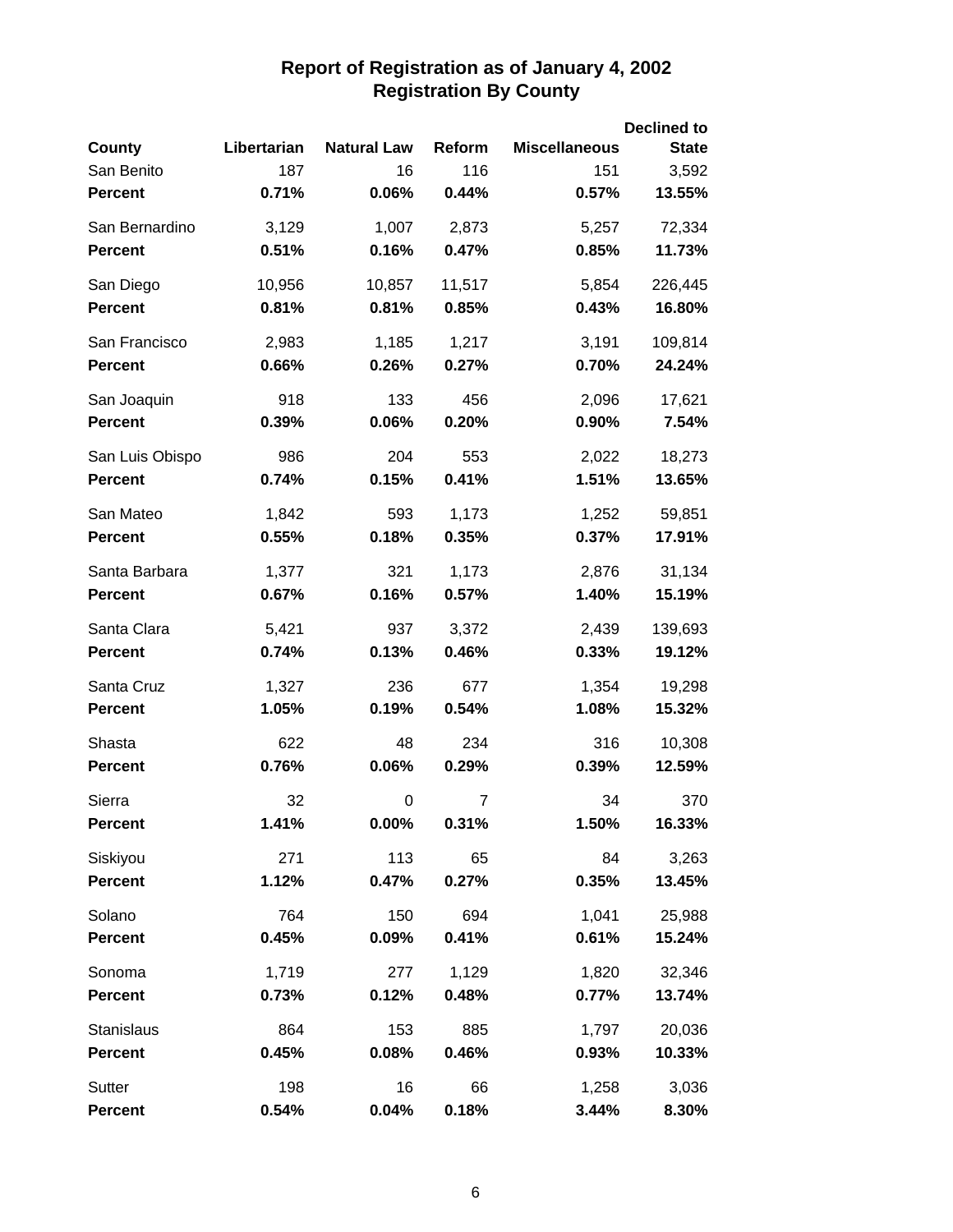|                    |            |                   |                   |            | American    |         |
|--------------------|------------|-------------------|-------------------|------------|-------------|---------|
| County             | Eligible   | <b>Registered</b> | <b>Democratic</b> | Republican | Independent | Green   |
| Tehama             | 39,718     | 25,975            | 10,126            | 11,325     | 939         | 88      |
| <b>Percent</b>     |            | 65.40%            | 38.98%            | 43.60%     | 3.62%       | 0.34%   |
| <b>Trinity</b>     | 9,911      | 7,655             | 2,950             | 3,157      | 248         | 131     |
| <b>Percent</b>     |            | 77.24%            | 38.54%            | 41.24%     | 3.24%       | 1.71%   |
| Tulare             | 210,884    | 119,930           | 46,265            | 56,221     | 2,771       | 362     |
| <b>Percent</b>     |            | 56.87%            | 38.58%            | 46.88%     | 2.31%       | 0.30%   |
| Tuolumne           | 36,642     | 30,118            | 12,180            | 12,908     | 800         | 281     |
| <b>Percent</b>     |            | 82.20%            | 40.44%            | 42.86%     | 2.66%       | 0.93%   |
| Ventura            | 492,004    | 384,076           | 149,580           | 158,508    | 8,876       | 3,284   |
| <b>Percent</b>     |            | 78.06%            | 38.95%            | 41.27%     | 2.31%       | 0.86%   |
| Yolo               | 118,907    | 75,358            | 37,162            | 22,299     | 1,543       | 1,558   |
| <b>Percent</b>     |            | 63.38%            | 49.31%            | 29.59%     | 2.05%       | 2.07%   |
| Yuba               | 38,713     | 23,831            | 9,481             | 9,855      | 833         | 139     |
| <b>Percent</b>     |            | 61.56%            | 39.78%            | 41.35%     | 3.50%       | 0.58%   |
| <b>State Total</b> | 21,460,250 | 15,243,600        | 6,885,849         | 5,329,207  | 308,610     | 144,031 |
| <b>Percent</b>     |            | 71.03%            | 45.17%            | 34.96%     | 2.02%       | 0.94%   |